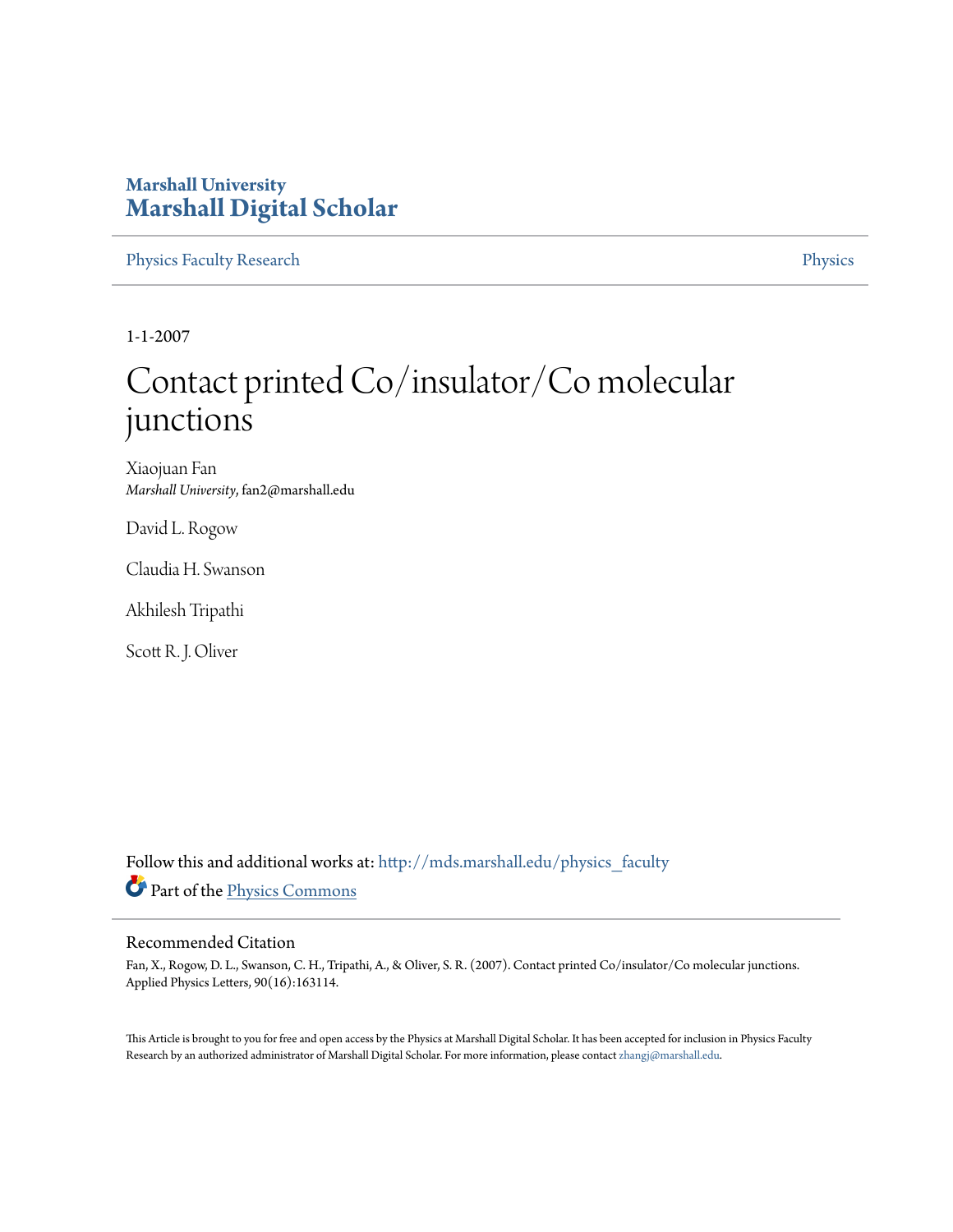## **[Contact printed Co/insulator/Co molecular junctions](http://dx.doi.org/10.1063/1.2728741)**

Xiaojuan Fan, David L. Rogow, and Claudia H. Swanson *Department of Chemistry and Biochemistry, University of California, Santa Cruz, California 95064*

Akhilesh Tripathi

*Rigaku Americas Corporation, 9009 New Trails Drive, The Woodlands, Texas 77381*

Scott R. J. Oliver<sup>a)</sup>

*Department of Chemistry and Biochemistry, University of California, Santa Cruz, California 95064*

(Received 13 March 2007; accepted 19 March 2007; published online 19 April 2007)

The authors report the contact printing of a Au/Co double layer (total thickness  $\sim$  20–40 nm) onto a self-assembled monolayer surface to form molecular junctions under ambient conditions. The feature size ranges from  $50 \times 50 \ \mu m^2$  to  $2 \times 2 \text{ mm}^2$ . Grazing incident x-ray diffraction of the multilayer junction shows all expected Au peaks, while elemental Co was confirmed by energy dispersive spectroscopy. Film thickness, roughness, and density were characterized by x-ray reflectivity. *I*-*V* measurements show a prominent hysteresis, likely associated with charge trapping at the metal-organic interface, not an intrinsic feature of alkanedithiol molecules. © *2007 American Institute of Physics.* [DOI: [10.1063/1.2728741](http://dx.doi.org/10.1063/1.2728741)]

Growing efforts have been dedicated to organic monolayer junctions that may afford a new generation of devices of far smaller size and higher density. The most common arrangement simply consists of two metal electrodes in direct contact with molecules that fingerprint their current-voltage response. Various architectures of molecular junctions have been reported, including mercury drop, nanopore,<sup>[2](#page-3-1)</sup> cold break, $3$  cross-wire, $4,5$  $4,5$  and scanning probe microscopy tipbased junctions. $6,7$  $6,7$  Observed transport behaviors for these junctions include negative differential resistance, $8$  rectification, quantum conductance, $\frac{10}{10}$  and two-state switching.<sup>1</sup> These phenomena are attributed to molecular tilt, $^{12}$  asymmetric electrode coupling, $^{13}$  metal work function, $^{14}$  and interfacial dipole moment.<sup>15</sup>

Among the different types of molecular junction architectures, planar junctions are the most compatible with creating large size features up to millimeters. Large-area molecular devices are typically required for spectroscopic analysis, such as Raman scattering, optical, and x-ray photoelectron spectroscopy. The main challenge in their fabrication remains to be the deposition of a top metal contact onto the organic molecular surface. For any conventional metal deposition method such as evaporation or sputtering, the process easily decomposes the underlying molecular layer, creating metallic shorting.<sup>16</sup> Recent efforts have focused on indirect evaporations such as soft lithography, $17$  nanotransfer printing, $\frac{18}{18}$  and lift-off processes.<sup>19</sup> Contact printing is one of the most promising alternatives for depositing the top metal electrode without degradation of the underlying selfassembled monolayer  $(SAM)$ .<sup>[18](#page-3-17)[,20](#page-3-19)[,21](#page-3-20)</sup> Thus far, contact printing has been only applied to noble metals such as Au, Ag, and Pt. $^{22,23}$  $^{22,23}$  $^{22,23}$  We report here large-area metal/SAM/metal junctions based on magnetic metal cobalt, created by coupling the techniques of self-assembly and contact printing.

The Au/Co/SAM/Co/Au junction array was patterned on a Si wafer. The bottom metal electrode  $(8 \text{ nm Ti}$  adhesion layer, followed by 100 nm Au and 40 nm Co) was deposited sequentially by e-beam evaporation on the Si substrate. A dithiol SAM was then formed on the Co film by immersing the substrate in a 10 mM methyl ethyl ketone (MEK) solution of 1,10-decanedithiol  $[HS(CH_2)_{10}SH]$  for 24 h. The monolayer-coated samples were removed from solution, rinsed with MEK, and dried in a stream of  $N_2$  gas.

Detailed fabrication procedures for the photoresist negative mold and poly(dimethylsiloxane) (PDMS) stamp can be found elsewhere.<sup>24</sup> The bare PDMS stamp was placed in the e-beam evaporator and coated with a metal bilayer film 20 nm Au followed by 20 nm Co, such that Co is the exposed top layer, and subsequently Au after contact printing). The stamp was then immediately placed onto the SAM surface for several seconds without extra manual pressure. Peeling away the stamp left the metal film on the SAM surface and completed the junction fabrication.

Grazing incident x-ray diffraction (GIXRD) data were collected with a 0.04° step size, 1 s step time, and 10°–80°  $2\theta$  scan range. Film thickness, density, and surface/interface roughness were determined by x-ray reflectivity (XRR) data and analysis. The *I*-*V* measurements were performed under ambient conditions with a picoammeter under computer control.

The Au/Co/SAM/Co/Au junction feature size ranged from  $50 \times 50 \ \mu m^2$  to  $2 \times 2 \text{ mm}^2$ . The lower size limit is  $1 \times 1$   $\mu$ m<sup>2</sup>, that of the conventional lithography used. Cobalt sandwiches the alkanedithiol monolayer on both sides [Fig.  $1(a)$  $1(a)$ ]. The Au metal is used to facilitate contact printing transfer, as well as to help protect Co from oxidation. Interfacial electronic studies by Caruso *et al.* of thiol terminated SAMs on Co and Au surfaces suggest that thiols bond to cobalt surfaces stronger compared to gold surfaces. $\frac{25}{2}$ Figure  $1(a)$  $1(a)$  is a schematic illustration of both the molecular junction array and electrical circuit used for *I*-*V* measurement. Figure  $1(b)$  $1(b)$  is an optical reflectance micrograph of the Au/Co/SAM/Co/Au junction array. The square size in this example is  $\sim 50 \times 50 \ \mu \text{m}^2$ . The darker color regions are metal printed from the PDMS stamp, while the lighter color circular regions are uncoated bare substrate-metal-SAM areas surrounding the squares. This phenomenon is due to stamp deformation during contact printing, as we recently

0003-6951/2007/90(16)/163114/3/\$23.00

This article is copyrighted as indicated in the abstract. Reuse of AIP content is subject to the terms at: http://scitation.aip.org/termsconditions. Downloaded to IP:<br>206.212.11.36 On: Fri, 08 Nov 2013 20:16:01<br>206.212.11.

<span id="page-1-0"></span>Electronic mail: soliver@chemistry.ucsc.edu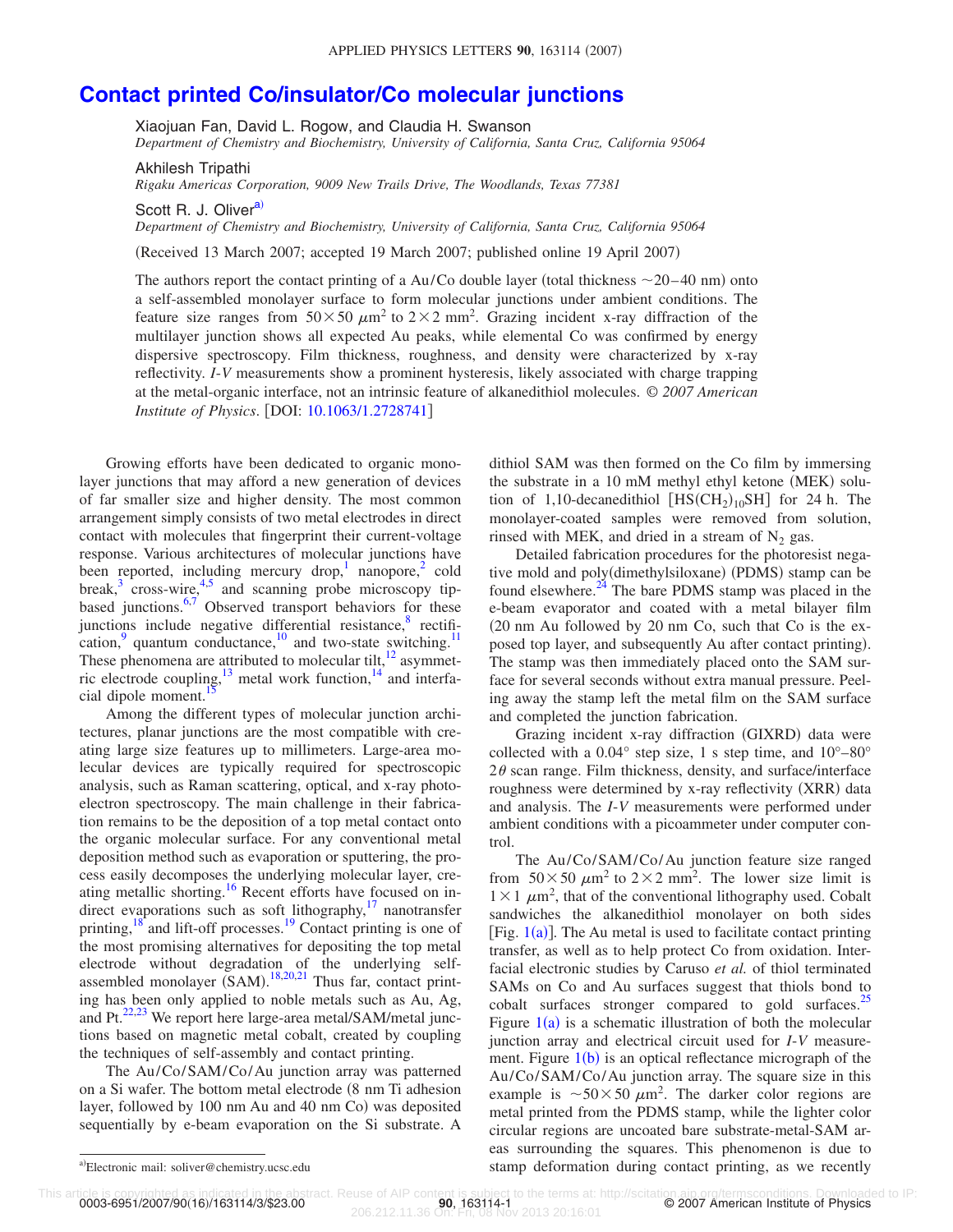<span id="page-2-0"></span>

FIG. 1. (Color online) (a) Schematic of the molecular sandwich array and the two-terminal electrical transport circuit. (b) Micrograph of a Au/Co/SAM/Co/Au junction array. Dark areas are printed metal bilayer; light circular areas around the square features are areas where no printing occurred due to deformation of the stamp during contact.

described in detail for Ag-based films. $^{24}$  The patterned junctions were created in parallel without chemical-based etching steps, enabling a rapid fabrication of thousands of devices on a single wafer in a single step.

The GIXRD pattern of the multilayered film is shown in Fig. [2.](#page-2-1) All expected polycrystalline Au peaks are present in the diffraction pattern. No Co peaks are observed, possibly due to its x-ray amorphous nature.<sup>26</sup> XRR data are presented in Fig. [3,](#page-2-2) and the resultant density, surface roughness, and thickness of each layer are summarized in Table [I.](#page-2-3) The experimental SAM thickness is  $\sim$  1.31 nm, indicating that the decanedithiol molecules (molecular length  $\sim$  1.45 nm, from the Cambridge Structural Database) are tilted with respect to the surface normal by  $\sim 33^{\circ}$ , in close agreement with the theoretical and experimental value of  $30^{\circ}$ .<sup>27</sup> The top Co layer

<span id="page-2-1"></span>

<span id="page-2-2"></span>

FIG. 3. (Color online) X-ray reflectivity measurement (black line) and data fitting (red line) yield the parameters shown in Table [I.](#page-2-3)

thickness of  $\sim$ 21 nm is very close to the expected value of 20 nm. The top Au layer (thickness  $\sim$ 8 nm) has an experimental density of  $\sim$ 14.50 g/cm<sup>3</sup>, lower than the standard value for bulk Au of 19.30  $g/cm<sup>3</sup>$ . In contrast, the much thicker bottom Au layer has an XRR density of 19.33  $g/cm<sup>3</sup>$ , almost the same as the standard value for bulk Au, indicating that the layer is more condensed. The top Co layer shows a density of 9.53  $g/cm<sup>3</sup>$ , very close to that of bulk Co, 8.90  $g/cm^3$ .

The roughness of the bottom double layer is 1.461 nm, much less than that of the top Au and Co layers, 3.988 and 4.396 nm, respectively. This observation is not surprising since the bottom metal bilayer was e-beam evaporated directly on the polished single crystalline Si substrate, while the top bilayer was contact printed from the PDMS stamp surface and likely involved some degree of recrystallization.<sup>28</sup> Energy dispersive spectroscopy of the printed area gave all excepted elemental peaks of Au and Co (not shown), confirming the existence of Co despite the lack of peaks in the GIXRD pattern.

Two-terminal transport measurements were performed on the junctions. Figure [4](#page-3-28) shows a typical two-probe *I*-*V* curve from the setup depicted in Fig.  $1(a)$  $1(a)$ . As expected, the resistance of the SAM junction was significantly high,  $\sim$ 1.2 × 10<sup>10</sup>  $\Omega$  (obtained from curve 1 in the low bias region of  $0-0.3$  V, Fig. [4](#page-3-28)). This value agrees well with literature values for alkanedithiol SAMs, in the range of  $10^6 - 10^{12} \Omega$ .<sup>[14,](#page-3-13)[29](#page-3-29)</sup> Arrows and numbers indicate the voltage sweeping directions. From  $0$  to  $1 \text{ V}$  (curve 1), the current shows a linear relation up to  $\sim 0.3$  V, then deviates from linearity. This nonlinear feature at relatively large bias is

<span id="page-2-3"></span>TABLE I. Film thickness, roughness, and density derived from XRR data.

| No.            | Name              | Density<br>$(g/cm^3)$ | Thickness<br>(nm) | Roughness<br>(nm) |
|----------------|-------------------|-----------------------|-------------------|-------------------|
| 5              | Au                | 14.548 92             | 8.032             | 3.988             |
| 4              | Co                | 8.625 75              | 21.313            | 4.396             |
| 3              | $C_{10}H_{22}S_2$ | 1.009 50              | 1.315             | 0.537             |
| $\overline{c}$ | Co/Au             | 19.326 35             | 67.979            | 1.461             |
|                | Ti                | 9.527 13              | 7.986             | 0.405             |
| $\sim$         | $\sim$            | 22200                 | 0.000             | 0.261             |